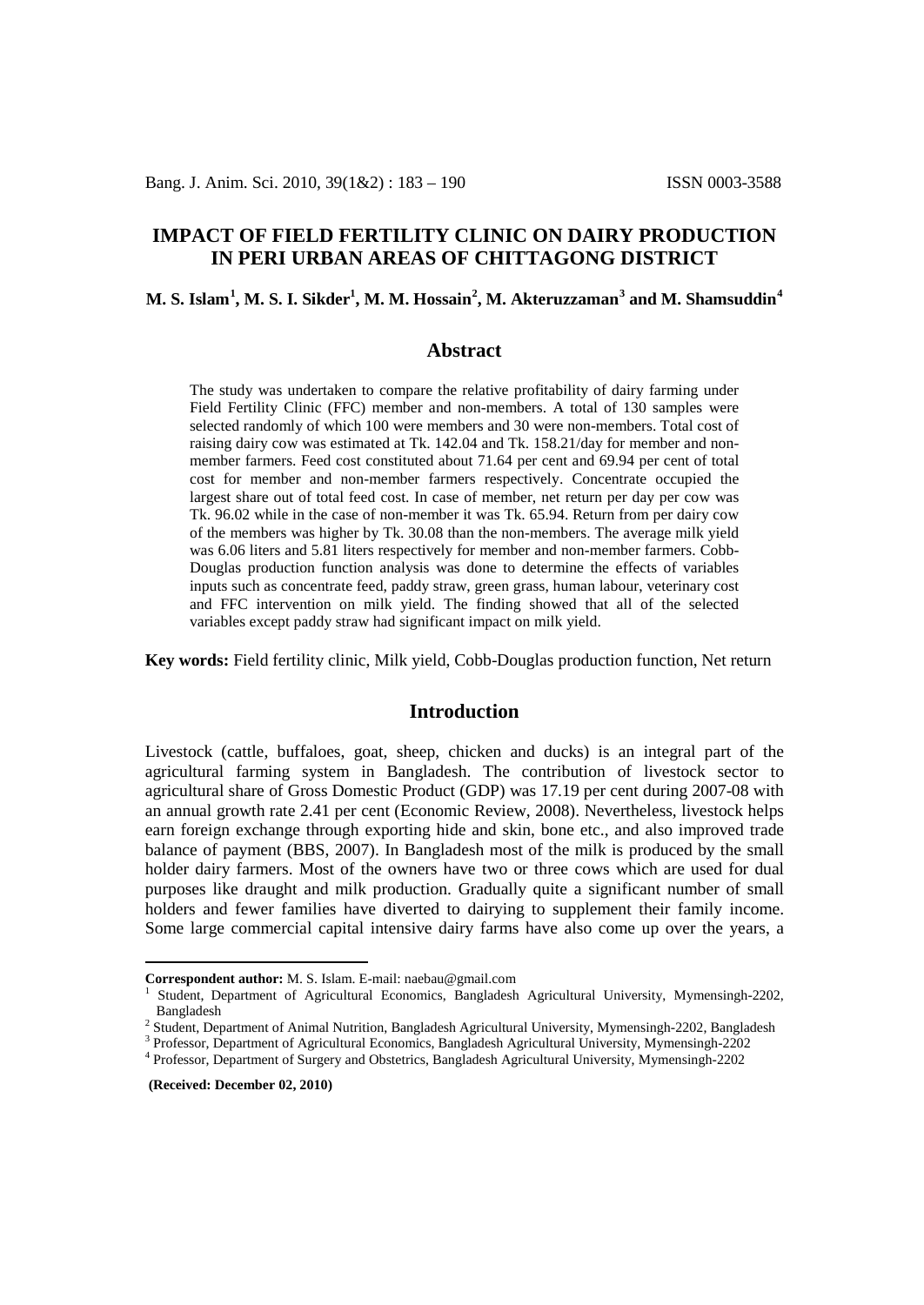noticeable development has also taken place in breed improvement. Cross-breeding of local cows with Shahiwal, Frisian, Jersey etc, are often seen in the rural areas. These cross-breeds are found higher yield in terms of milk and meat. In our country, 25 per cent people directly and 50 per cent people indirectly depend on livestock sub-sector. Livestock supplies about 95.0 per cent draft power which is mainly used for crop production and post harvest operation (DLS, 1998). Dairy cows produce milk and meat for human consumption, which are very rich in nutrient contents essential for maintenance of human health. The other products of dairy cows such as hides and skins, bones and horns are used as industrial raw materials. The cowdung is essential nutrient for soil fertility maintenance. The productivity of dairy cow was very low due to insufficient veterinary services. Considering this issue, FFC has been developed through USDA Funded Project (BG-ARS-109) for improving veterinary services in the private sector. Individual farmers can neither get the veterinary services nor have access in the formal milk marketing. Bangladesh Milk Producer's Cooperatives Union has shown their success on cooperatives for delivering services and marketing of milk. Field Fertility Clinic (FFC) implemented veterinary service and feed management through farmer's cooperatives/associations. The cooperatives have been empowered so that they, by pooling their produces for a market push, become enabling to manage milk marketing and purchase the FFC services. The specific objective of the present study is to compare the cost, return, profitability and resource use efficiency between FFC and non-FFC farmers.

### **Methodology**

The farm survey was conducted to achieve the objectives of the study. The Patiya upazilla of Chittagong district was purposively selected for the survey. There are 200 dairy farmers exists under field fertility clinic covering the villages of Sikulbaha, Julda, Shamirpur, Ziri and Kusumpura of Sikulbaha union as registered members. A total of 100 samples were selected randomly from 200 dairy farmers under FFC and 30 samples were selected from non members of FFC. The researcher himself collected data through personal interview with the individual member and non-member farmers of the FFC during February to March 2009. After collection of data, all data were analyzed as per the objectives of the study. Simple statistical tools such as means, ratios, percentage etc, were applied to convert the data to meaningful form. Data were arranged in tabular form to unveil the interrelationship among factors. Finally, functional analyses were accomplished to estimate the efficiency of variable inputs used in milk production process.

Cobb-Douglas production function model was used to determine the effects of key variable inputs.

$$
Y = aX_1^{b_1}X_2^{b_2}X_3^{4_3}X_4^{b_4}X_5^{b_5}D^{b_6}e^{u_7}
$$

The function converted into logarithmic form. Thus the empirical specification of the function was as follow: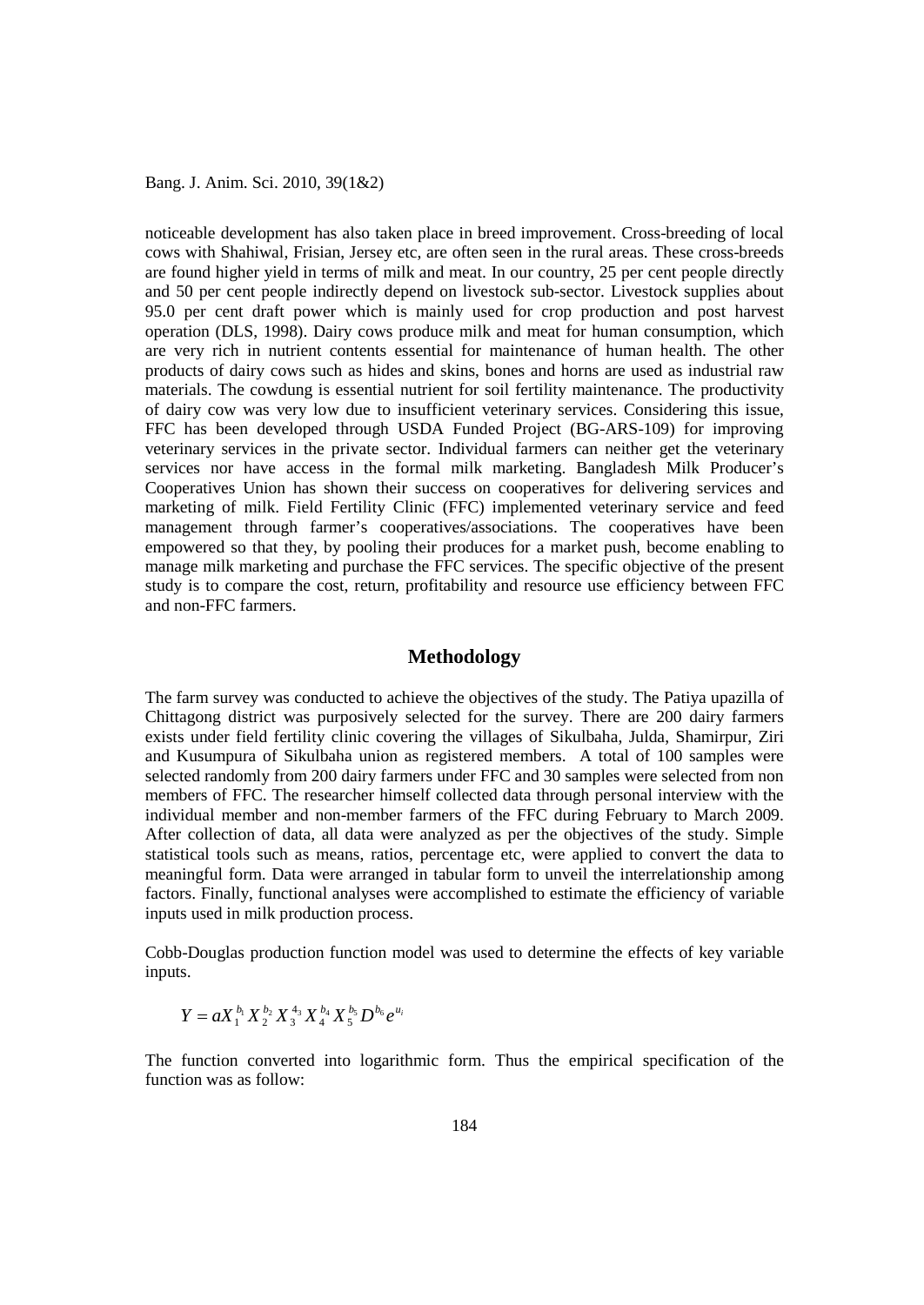In Y = a + b<sub>1</sub> ln X<sub>1</sub>+b<sub>2</sub> ln X<sub>2</sub> + b<sub>3</sub> ln X<sub>3</sub>+b<sub>4</sub> ln X<sub>4</sub>+b<sub>5</sub> ln X<sub>5</sub> + b<sub>6</sub> D + u

- $Y =$  Value of average milk yield (per cow per day in Tk.)
- $a = Constant / intercept$

 $X_1$  = Cost of concentrate feed (per cow per day in Tk.)

 $X_2$  = Cost of paddy straw (per cow per day in Tk.)

 $X3 = \text{Cost of green grass (per cow per day in Tk.)}$ 

 $X_4$  = Cost of human labor (per cow per day in Tk.)

 $X_5$  = Cost of veterinary cost (per cow per day in Tk.)

D = FFC intervention dummy (1 For FFC intervention and 0 for non-FFC Intervention)

## **Results and Discussion**

#### **Feed cost**

Cost of feed included expenses on concentrate, (oil cake, bran, molasses, salt) paddy straw, green grass, and vitamin. The purchased feeds were valued according to the average prices actually paid by the farmers. Home supplied feeds were also charged as opportunity cost principle where the average prices prevailing in the market of the study areas. It is observed that most of the dairy cow owners produced green grass in unused lands (Bathan) in the study areas and these were used for grazing of animals. It is evident from the Table 1 that feed cost was the most important component in both the categories representing about 71.66 and 69.94 per cent of total cost for the members and non-member of FFC respectively. In case of FFC members, concentrates, paddy straw, green grass, and vitamin represented about 54.91, 6.18, 395 and 6.60 per cent of total cost respectively. However, in the case of nonmembers, about 52.44 per cent of total feed costs were attributable to concentrate, 5.80 per cent to paddy straw, 4.30 per cent to green grass and 7.40 per cent to vitamin cost of feed.

### **Labour cost**

Labour cost is an important cost in dairy raising and it has implication on income and employment generation. Table 1 shows that on an average per day labour cost per dairy cow amounted to Tk. 15.80 and Tk. 21.34 for members and non-members of FFC respectively which was about 11.13 and 13.49 per cent of total cost of raising dairy cow.

#### **Housing cost**

In the study area, almost all the houses for dairy animals were made of tin. Generally a large number of animals were kept in a house. The cost of housing was calculated by taking into account the depreciation cost, interest on the average value of cattle shed, repairing costs and interest on repairing cost. It appears from Table 1 that the housing costs were 2.87 and 2.60 per cent of total cost amounting to Tk. 4.09 and 4.11 daily in case of member farmers and non- member farmers of FFC respectively.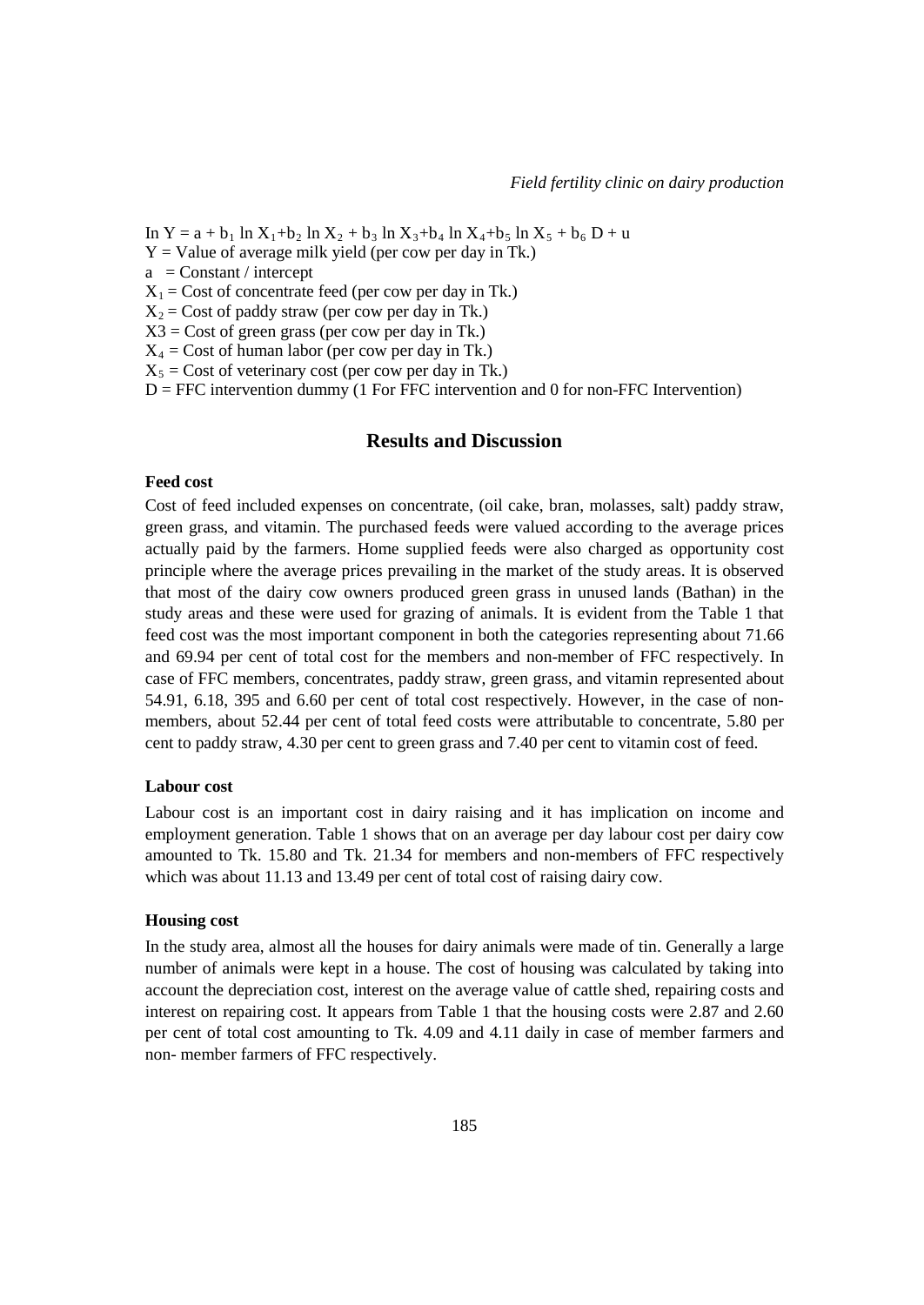| <b>Contents</b>         |                               | <b>Members</b> | <b>Non-members</b>            |                          |  |
|-------------------------|-------------------------------|----------------|-------------------------------|--------------------------|--|
|                         | <b>Total cost</b><br>(Tk/day) | % of total     | <b>Total cost</b><br>(Tk/day) | % of total               |  |
| Total feed cost         | 101.77                        | 71.64          | 110.65                        | 69.94                    |  |
| Concentrate             | 78.00                         | 54.91          | 82.97                         | 52.44                    |  |
| Straw                   | 8.78                          | 6.18           | 9.18                          | 5.80                     |  |
| Green grass             | 5.62                          | 3.95           | 6.80                          | 4.30                     |  |
| Vitamin                 | 9.37                          | 6.60           | 11.71                         | 7.40                     |  |
| Total labour cost       | 15.8                          | 11.13          | 21.34                         | 13.49                    |  |
| Paid labour             | 8.90                          | 6.27           | 11.67                         | 7.38                     |  |
| Unpaid labour           | 6.90                          | 4.86           | 9.67                          | 6.11                     |  |
| Housing cost            | 4.09                          | 2.87           | 4.11                          | 2.60                     |  |
| Capital cost            | 10.24                         | 7.21           | 10.46                         | 6.62                     |  |
| Cost for dairy supplies | 2.46                          | 1.73           | 2.60                          | 1.65                     |  |
| Veterinary cost         | 3.97                          | 2.80           | 5.61                          | 3.55                     |  |
| Miscellaneous cost      | 3.67                          | 2.58           | 3.40                          | 2.15                     |  |
| Total cost              | 142.04                        | 100            | 158.21                        | 100                      |  |
| Total cost/litre/day    | 23.47                         |                | 27.23                         | $\overline{\phantom{0}}$ |  |

**Table 1. Total costs per day per dairy cow of the members and non-members of FFC**

### **Capital cost**

The capital cost was calculated on the average value of used capital. The interest on used capital was calculated at the present commercial bank rate for agriculture which was 8 per cent per annum. The cost was calculated by the following formula:

```
Capital cost = used capital x interest rate
```
Capital cost per dairy cow was 7.21 and 6.62 per cent of total cost which amounted to Tk. 10.24 and Tk. 10.46 per day in case of member and non-members respectively (Table 1).

## **Cost of dairy supply**

Dairy supplies included expenses on rope, bamboo, buckets, spade, mosquito net etc. It appears from Table 1 that dairy supplies costs per dairy cow were 1.73 and 1.65 per cent of total cost amounting to Tk. 2.46 and 2.60 daily in the case of member and non- members of FFC respectively.

### **Veterinary cost**

Table 1 showed that annual veterinary cost per dairy cow constituted 2.80 and 3.55 per cent of total cost amounting to Tk. 3.97 and Tk. 5.61 respectively for the members and non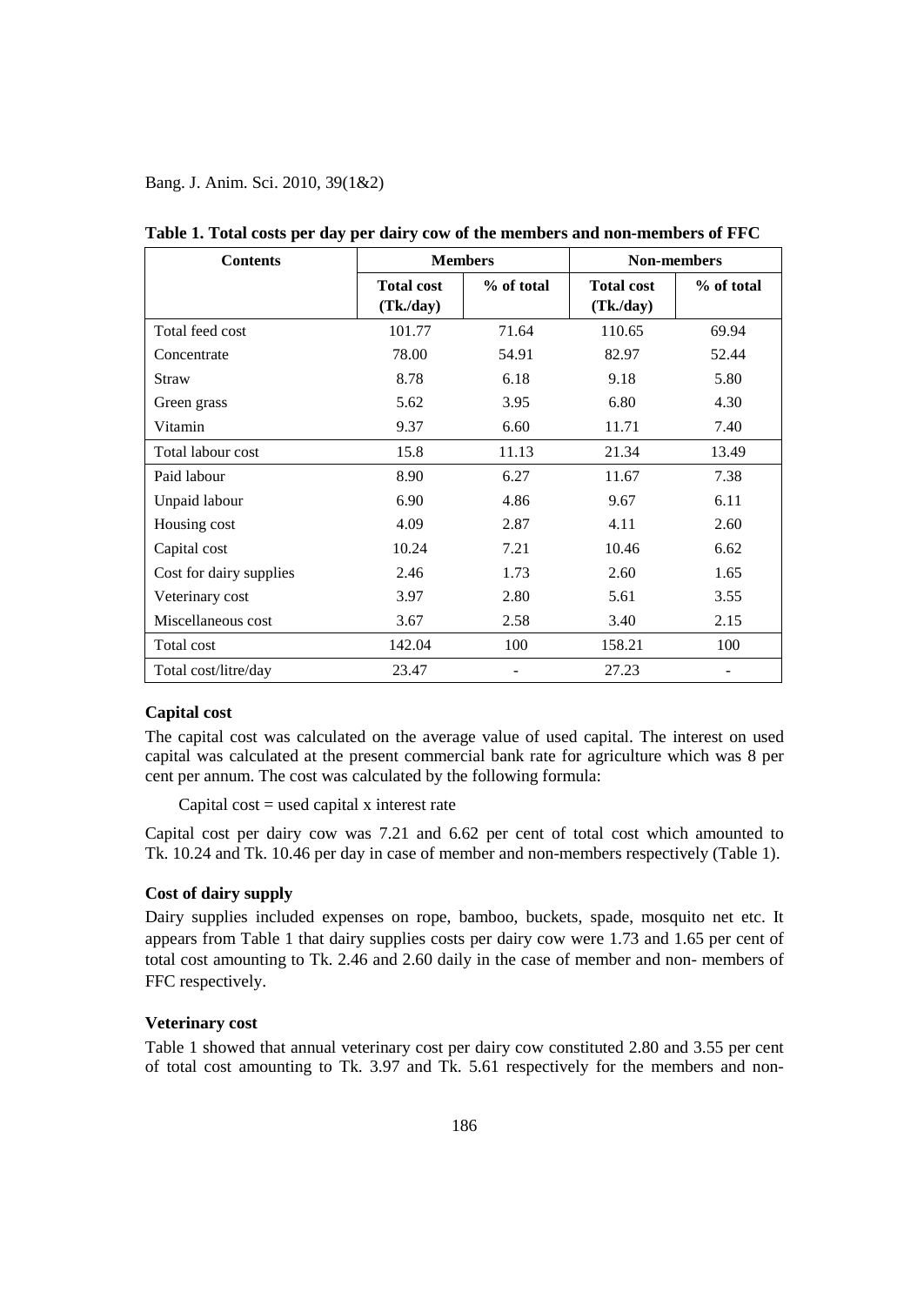members of FFC. Here non-member veterinary cost was higher than member farmers of FFC due to higher payment by the non-members.

#### **Miscellaneous cost**

Miscellaneous included expenses on electrical instrument, electrical bills, and feed transport cost etc. It appears from Table 1 that miscellaneous cost per dairy cow were 2.58 and 2.15 per cent of total cost amounting Tk. 3.67 and Tk. 3.40 daily in the case of member and nonmember farmers of FFC.

### **Returns from dairy cow**

The purpose of this section was to determine gross returns and net returns per dairy cow. The returns from dairy cow included milk production, cowdung, bonus and inventory change. The returns from milk were calculated on the basis of the average quantities of milk yield per dairy cow and average price received per litre of milk.

### **Returns from milk**

Table 2 represents the per day return per dairy cow by the member and non-member of Filed Fertility Clinic. It is noted that on average return from milk per day per dairy cow were Tk. 202.87 and 194.58 respectively for the members and non-members of Field Fertility Clinic representing about 85.15 per cent and 86.80 per cent of total returns respectively.

#### **Returns from cowdung**

The average returns from cowdung per dairy cow per day were Tk. 8.21 for the member and non-member of FFC. The returns from cowdung were the 3.45 and 3.66 per cent for the members and non-members of the FFC.

| <b>Contents</b> | Unit  |          | <b>Member</b>            |        |                 | Non-member               |              |               |       |  |  |
|-----------------|-------|----------|--------------------------|--------|-----------------|--------------------------|--------------|---------------|-------|--|--|
|                 |       | Quantity | Value<br>$\%$<br>Rate    |        | <b>Quantity</b> | Rate                     | <b>Value</b> | $\frac{6}{9}$ |       |  |  |
|                 |       |          | (Tk.)                    | (Tk.)  |                 |                          | (Tk.)        | (Tk.)         |       |  |  |
| Milk            | Litre | 6.06     | 33.5                     | 202.87 | 85.15           | 5.81                     | 33.5         | 194.58        | 86.80 |  |  |
| Cowdung         | Kg.   | 16.43    | 0.5                      | 8.21   | 3.45            | 16.44                    | 0.5          | 8.21          | 3.66  |  |  |
| <b>Bonus</b>    | Tk.   | 6.06     | 1.0                      | 6.05   | 2.54            | $\overline{\phantom{a}}$ |              |               |       |  |  |
| Inventory       | ۰     |          | $\qquad \qquad -$        | 21.09  | 8.85            | ۰                        | -            | 21.37         | 9.53  |  |  |
| change          |       |          |                          |        |                 |                          |              |               |       |  |  |
| Gross return    |       |          | $\overline{\phantom{a}}$ | 238.24 | 100             |                          |              | 224.16        | 100   |  |  |
| /dairy cow      |       |          |                          |        |                 |                          |              |               |       |  |  |

**Table 2. Total returns per day per dairy cow by the members and non-members of FFC**

### **Returns from bonus**

Every member got bonus Tk. 1.00 per liter who was included FFC as member. Table 2 shows that per day bonus was Tk. 6.06 in case of member farmers representing about 2.54 per cent of total returns.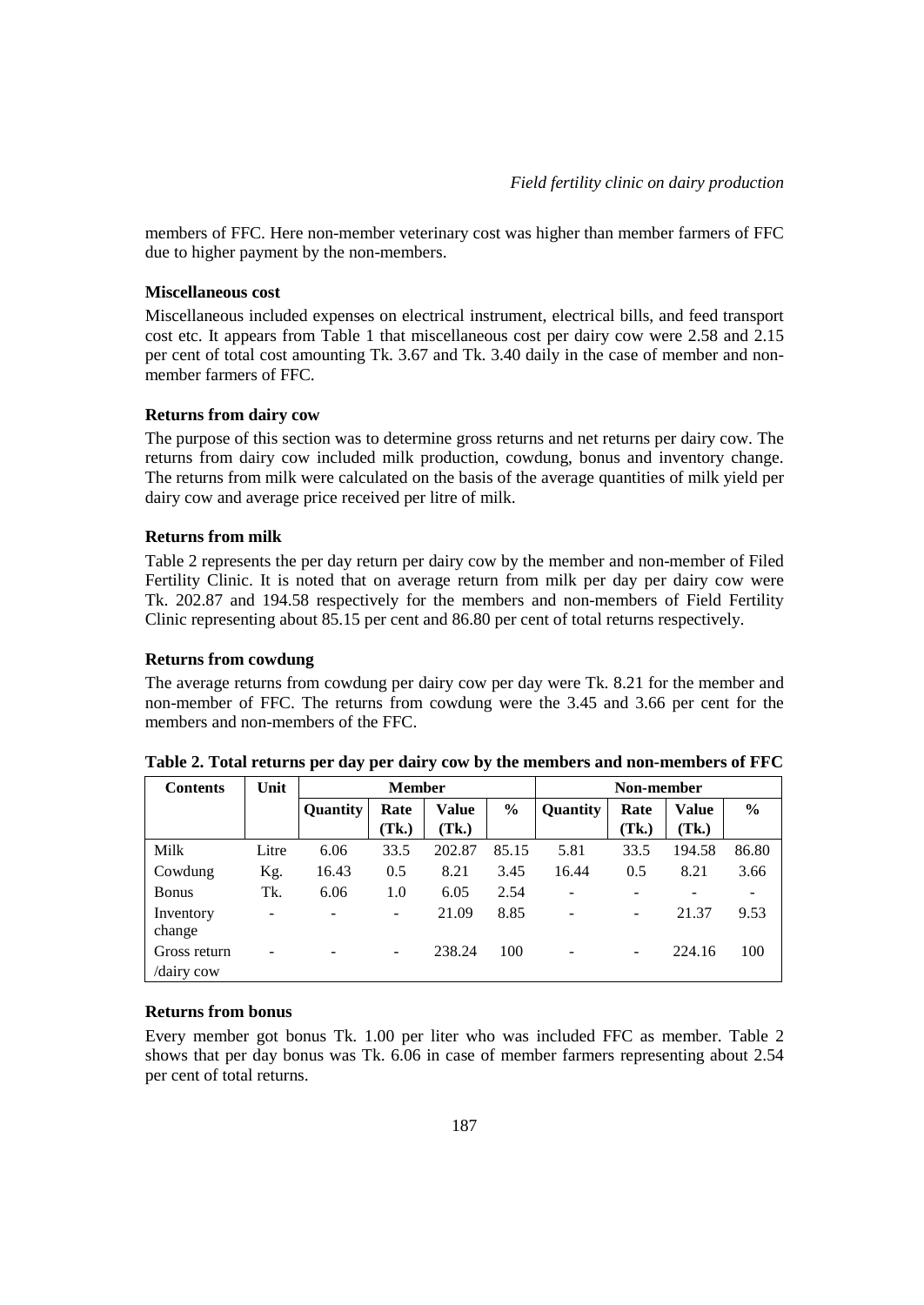#### **Returns from inventory change**

Inventory change was defined as the difference between the total value of farm's cattle at the beginning of the year plus cattle bought and the total value of farm's cattle at the end of the year plus cattle sold, family consumption or otherwise disposed off. Thus inventory change = (Closing stock  $+$  Sold  $+$  family consumption) - (Beginning stock  $+$  Bought). Returns from inventory change are presented in Table 3. The table indicates that on an average per day return from inventory change per dairy cow were Tk. 21.09 and Tk. 21.37 for member and non-member farmers of Field Fertility Clinic representing about 8.85 and 9.53 per cent of total returns respectively.

### **Profitability of dairy raising**

Net returns from raising dairy cows were calculated by deducting total costs from total returns. Table 3 shows that the average net returns per day per dairy cow were Tk. 96.02 and Tk. 65.94 in the case of members and non-members of Field Fertility Clinic respectively. It represent that gross margin were per day per dairy cow were Tk. 110.57 and 80.56 respectively for the member and non-members of Filed Fertility Clinic. From the table it is also noted that on an average the undiscounted benefit cost ratio (BCR) was 1.68 and 1.42 for members and non-members of FFC respectively. Hence BCR of member farmer was higher than the non-member farmer.

| <b>Contents</b>    | Unit | <b>Member</b> | Non-member | Net change | % of net change |
|--------------------|------|---------------|------------|------------|-----------------|
| Gross return       | Tk.  | 238.24        | 224.16     | 14.08      | 5.91            |
| Total cost         | Tk.  | 142.04        | 158.21     | $-16.17$   | (11.38)         |
| Variable cost      | Tk.  | 127.67        | 143.60     | $-15.93$   | (12.48)         |
| Gross margin       | Tk.  | 110.57        | 80.56      | 30.01      | 27.14           |
| Net return         | Tk.  | 96.02         | 65.94      | 30.08      | 31.33           |
| BCR (undiscounted) | ۰    | 1.68          | 1.42       | 0.26       | 15.48           |

**Table 3. Profitability of sample dairy farmers per cow per day basis** 

### **Factors influencing milk return**

The estimated values of the coefficients and related statistics of the Cobb-Douglas production function of milk are shown in Table 4. The interpretations of the values and the major findings are presented below:

## Concentrate feed  $(X_1)$

The regression coefficient of concentrate feed  $(X_1)$  was significant and positive for milk production. Coefficient of concentrate feed  $(X_1)$  0.443 for milk production and significant at 1 per cent level. It indicated that keeping other factors constant, 1 per cent increase in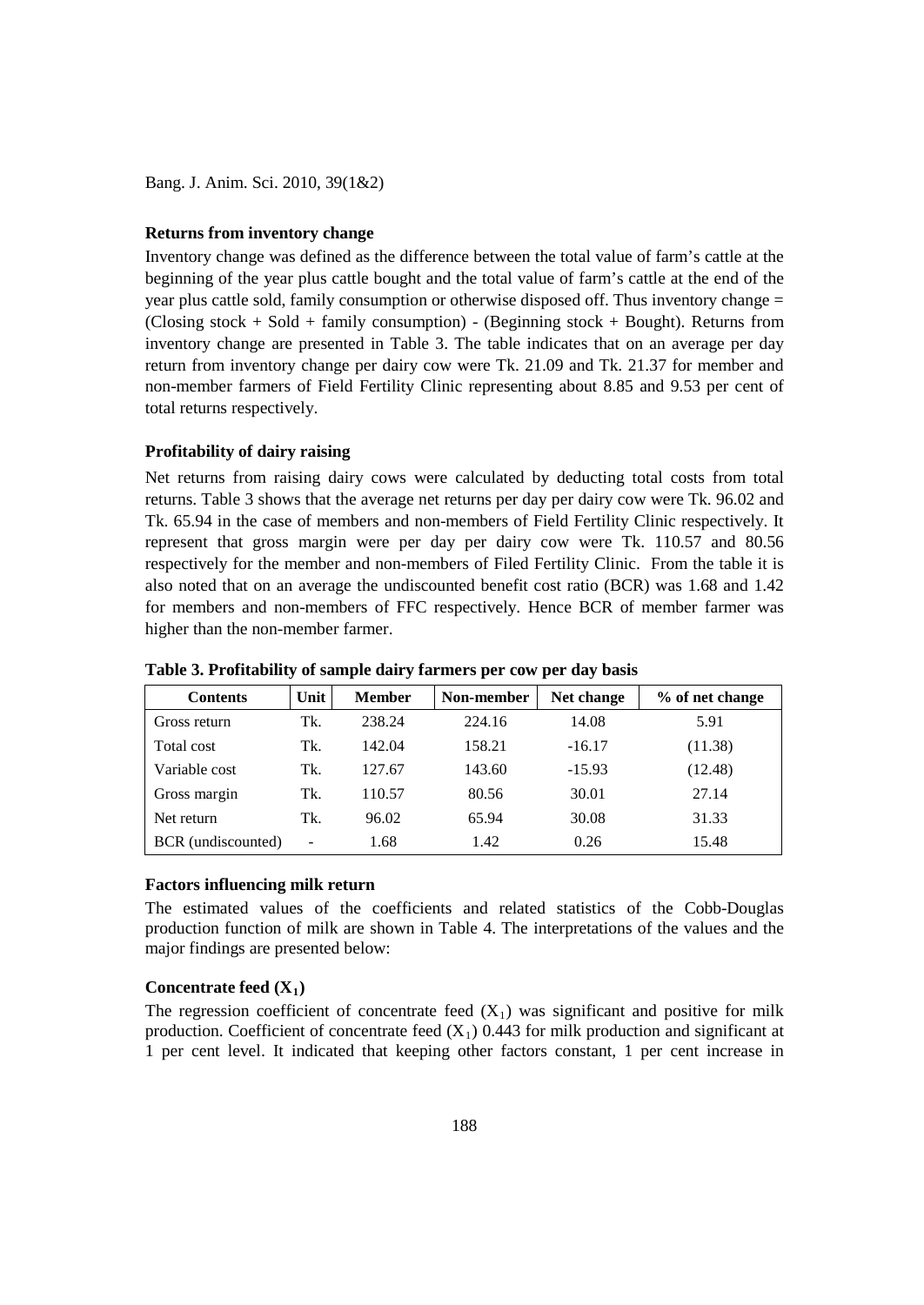expenditure on concentrate feed would increase the return of milk by 0.443 per cent (Table 4).

### Paddy straw  $(X_2)$

The regression coefficient of paddy straw  $(X<sub>2</sub>)$  for dairy cow was positively significant at 5 per cent level, indicating 1 per cent increase in expenditure on paddy straw, keeping other factors constant, would result in an increase of milk yield by 0.05 per cent.

#### Green grass  $(X_3)$

The regression coefficient of green grass  $(X_3)$  for dairy cow was positively significant at 5 per cent level, indicating 1 per cent increase in expenditure on green grass, keeping other factors constant, would result in an increase of milk yield by 0.241 per cent.

#### **Human labour**  $(X_4)$

The regression coefficient of human labour  $(X_4)$  for dairy cow was positively significant at 5 per cent level. This indicates that an increase in expenditure 1 per cent on human labour, keeping other factors constant, would result in an increase of milk yield by 0.120 per cent.

### Veterinary cost  $(X_5)$

The regression coefficient of human labour  $(X_5)$  for dairy cow was positively significant at 5 per cent level. This indicates that an increase in expenditure 1 per cent on veterinary cost, keeping other factors constant, would result in an increase of milk yield by 0.050 per cent.

#### **FFC intervention dummy (D)**

In the case of FFC intervention dummy, 1 was assumed for those farmers who used FFC intervention (feeding and veterinary intervention) and 0 for those who did not use FFC intervention in their farm. The coefficient of the variable FFC intervention Dummy for dairy cow was statistically significant at 5 per cent level. This implies that gross return increase by 0.065 per cent where FFC intervention was made.

## **Value of R2**

The coefficient of multiple determination,  $R^2$  was 0.937 for dairy cow, which indicated that about 93 per cent of the variations in milk yields were explained by the independent variables included in the model.

### **F-value**

The F-value of the equation was highly significant at 1 per cent implying that all the variation in milk yield depends mainly upon the explanatory variables included in the model.

### **Return to scale**

The sum of all the production function coefficients (production elasticity) of the equation for dairy cow was 1.025. This indicates that the production function exhibited increasing return